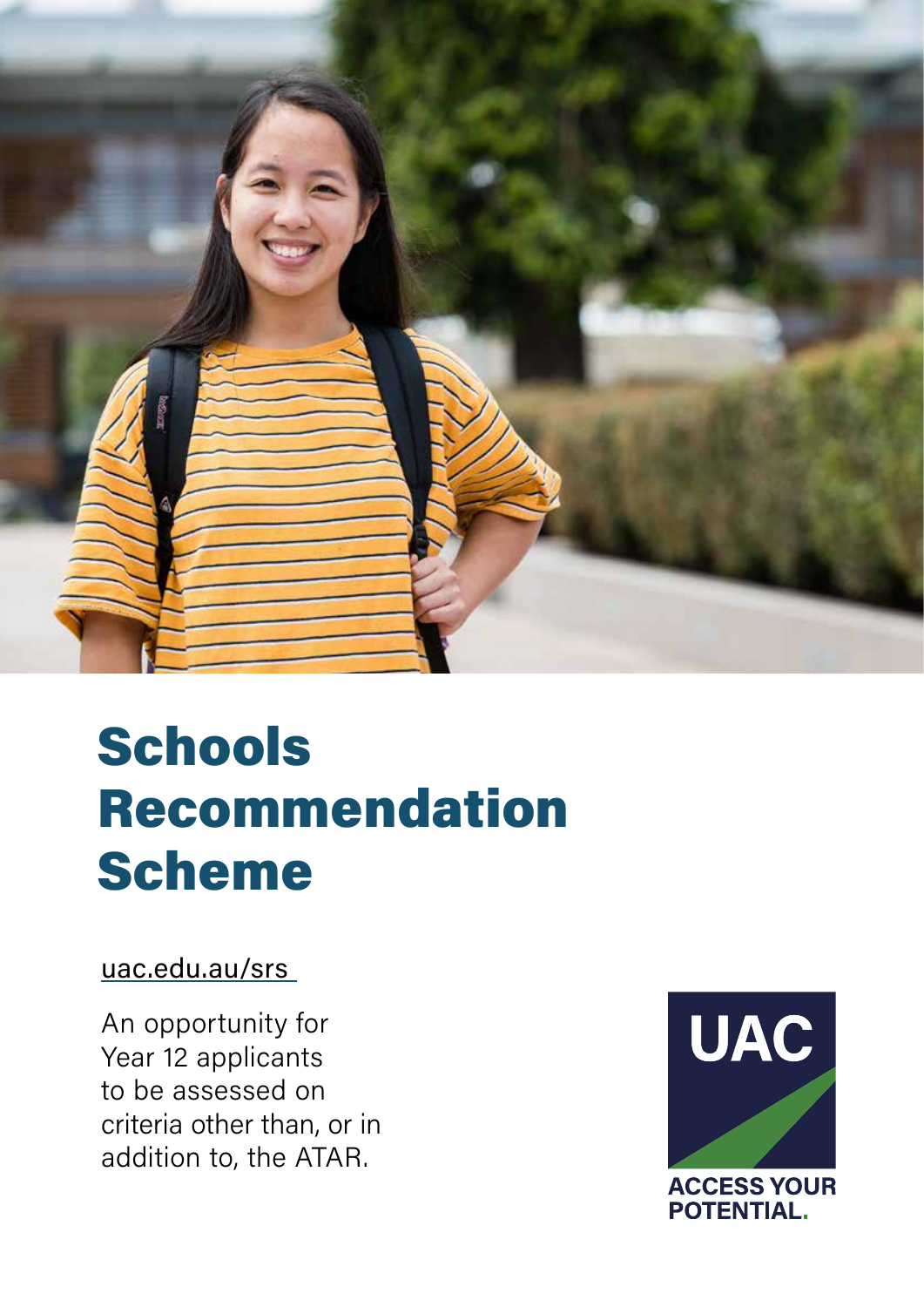| <b>Key dates</b><br>$\mathbb{H}$<br><b>Schools Recommendation Scheme</b> |    |                                                          |  |  |  |
|--------------------------------------------------------------------------|----|----------------------------------------------------------|--|--|--|
| 2022                                                                     |    |                                                          |  |  |  |
| September                                                                | 19 | SRS applications close                                   |  |  |  |
| November                                                                 | 11 | First SRS conditional and unconditional offers released  |  |  |  |
| December                                                                 | 22 | Conditional SRS offers converted to unconditional offers |  |  |  |
|                                                                          |    |                                                          |  |  |  |
| 2023                                                                     |    |                                                          |  |  |  |
| January                                                                  | 12 | Conditional SRS offers converted to unconditional offers |  |  |  |
|                                                                          |    |                                                          |  |  |  |

To apply for the Schools Recommendation Scheme, you must be a Year 12 applicant who is attempting: − an Australian Year 12 qualification in 2022, or

− an International Baccalaureate in Australia in 2022.

You must also be:

- − a UAC applicant for undergraduate admission in 2023
- − an Australian or New Zealand citizen, a permanent resident of Australia or the holder of an Australian permanent resident humanitarian visa.

#### **How SRS works**

Once you've applied for SRS, UAC will email your school principal to notify them of your application. There is no need for you to tell your school.

#### **School ratings**

Your principal will ask a staff member to rate you in 10 areas of study, which are split into two sub-groups: − performance in the following Year 12 subjects:

- Agriculture
- Languages
- Creative Arts
- **Mathematics** • Science
- English/ Humanities/Social Sciences
- **Technology**
- − suitability for tertiary study in the fields of:
	- Commerce
	- Education
	- Health.

Your school will also rate you according to its assessment of your:

- − capacity for abstract thought and analysis
- − ability to organise ideas and articulate a position orally and in written form
- − ability to work and learn independently
- − motivation to achieve long-term goals
- − capacity for tertiary study.

Note that participation is optional and UAC cannot guarantee that your school will provide ratings for your application.

#### **Offers**

Participating institutions can use a range of criteria when making SRS offers, including your:

- − school's rating of your aptitudes
- − Year 11 studies
- − Educational Access Scheme (EAS) application (if applicable).

Each institution has its own policies on determining SRS eligibility and making offers.

If your application is successful, you will receive your offer by email in November. There are two types of SRS offers:

- − unconditional offers (which have no further criteria for you to meet)
- − conditional offers (which require you to meet additional criteria).

In November, you can receive **one unconditional offer** and one or more conditional offers.

**Unconditional offers:** Accept your unconditional offer, even if it's for your lowest course preference. You will automatically be considered for your higher preferences in later rounds.

If you receive an unconditional offer to one of your higher preferences and want to be considered for all your other preferences in later rounds:

- − accept the offer
- − log in to your UAC undergraduate application, go to 'Update course preferences' and move that course down to the bottom of your course preference list or remove it entirely (as long as you have accepted the offer, you can't lose it).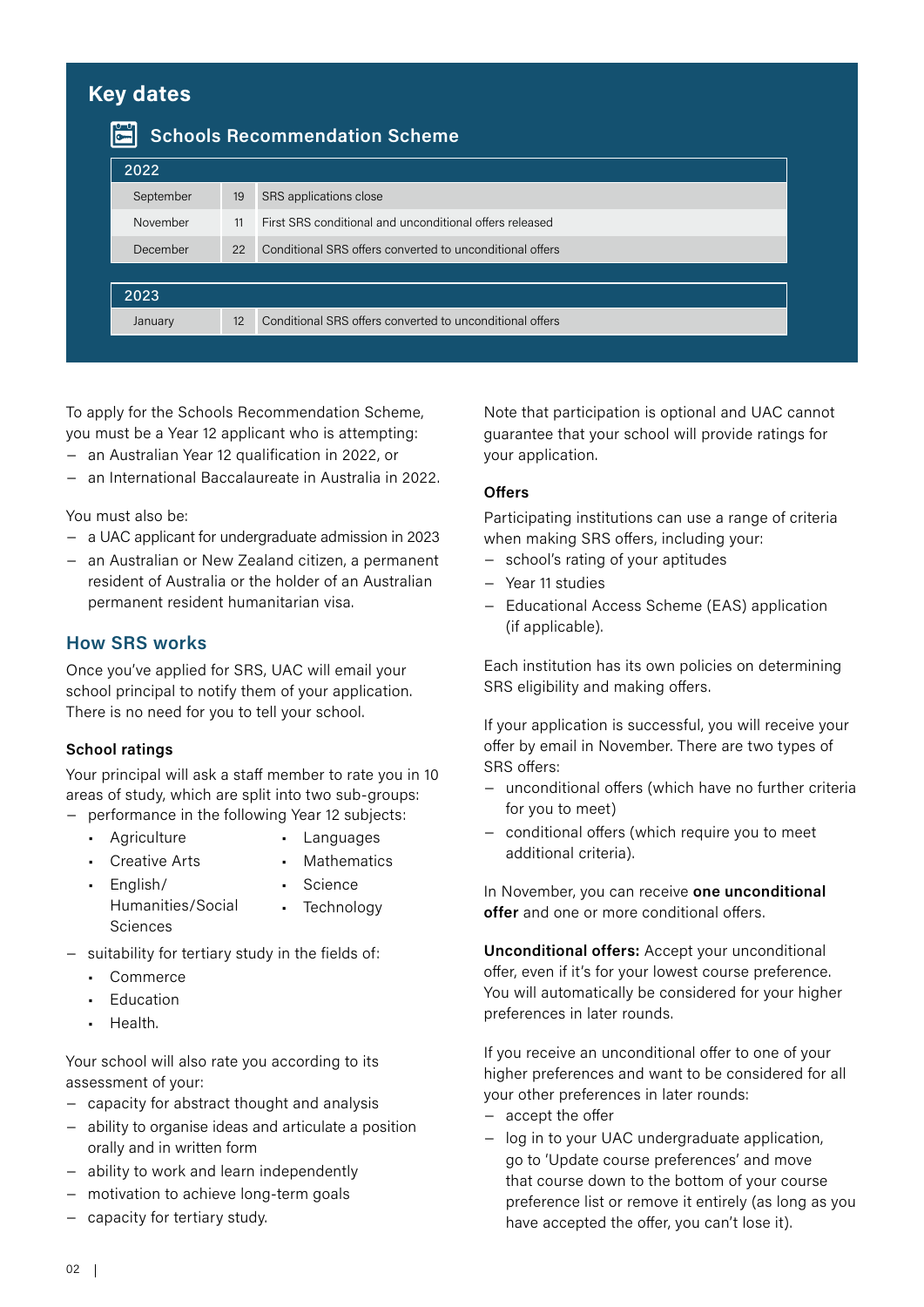If you then receive an offer to a course in your new list, you can decide whether to accept it and withdraw from your original course, or not accept the new offer and keep your place in your original course.

**Conditional offers:** To convert your conditional offer to an unconditional offer, you must:

- − meet the condition/s stipulated in the offer
- − meet all other institution requirements for that course
- − include the course in your list of preferences by midnight 16 December 2022 (closing date of change of preference for December Round 2).

#### **Unsuccessful applicants**

UAC won't advise applicants who do not receive an offer through SRS. An unsuccessful SRS application has no effect on your UAC undergraduate application.

#### **How to apply**

SRS applications close at midnight on Monday 19 September 2022. Offers will be based on your course preferences as at midnight on Thursday 3 November 2022, unless an earlier date is specified by the institution.

- Submit your UAC undergraduate application.
- Go to the UAC website, select 'Apply or log in' at the top right of the screen and then 'Schools Recommendation Scheme application'. Log in using your UAC application number and PIN. A series of questions and prompts will guide you through the application process.
- Enter your Year 11 studies, if prompted to do so.
- 4 Upload documents, if required.
- **Review your application summary.**
- Accept the declaration and authority.
- Download and check your confirmation of application.

#### **Questions?** Send an email to [srs@uac.edu.au](mailto:srs%40uac.edu.au?subject=).

Please provide your UAC application number and full name in all email enquiries.

#### **Application fee**

There is no fee to apply for the Schools Recommendation Scheme, but there is a fee to apply for undergraduate admission through UAC. The undergraduate application fee will increase at midnight on Friday 30 September 2022.

#### **Your email address**

UAC will email you about your application, so you must provide a private (ie not schoolbased), up-to-date email address when you apply. To prevent emails from UAC reaching your junk folder, add the domain [uac.edu.au](https://www.uac.edu.au/) to your list of safe email contacts.

It is your responsibility to check your emails regularly (including your junk emails) for any messages from UAC.

#### **Support for applicants with a disability**

If you have a disability and are having problems with the UAC application process, call us on (+61 2) 9752 0200 between 8.30am and 4.30pm (Sydney time) Monday to Friday or email us using the enquiry form at [uac.edu.au/contact](https://uac.edu.au/about/contact).

We will help you with your application.

#### **Confidentiality**

All information provided by applicants is treated as confidential according to UAC's Privacy Policy and institution privacy statements. Only authorised personnel at UAC and/or institutions will have access to your application.

Your personal information can only be released to a third party in special circumstances, such as where the law requires it, or where you give permission.

All UAC applications require you to declare that the information you provide is true and complete and to authorise UAC to use your information for specific purposes.

Read UAC's Privacy Policy and application declarations at [uac.edu.au/privacy](https://uac.edu.au/about/privacy-legal).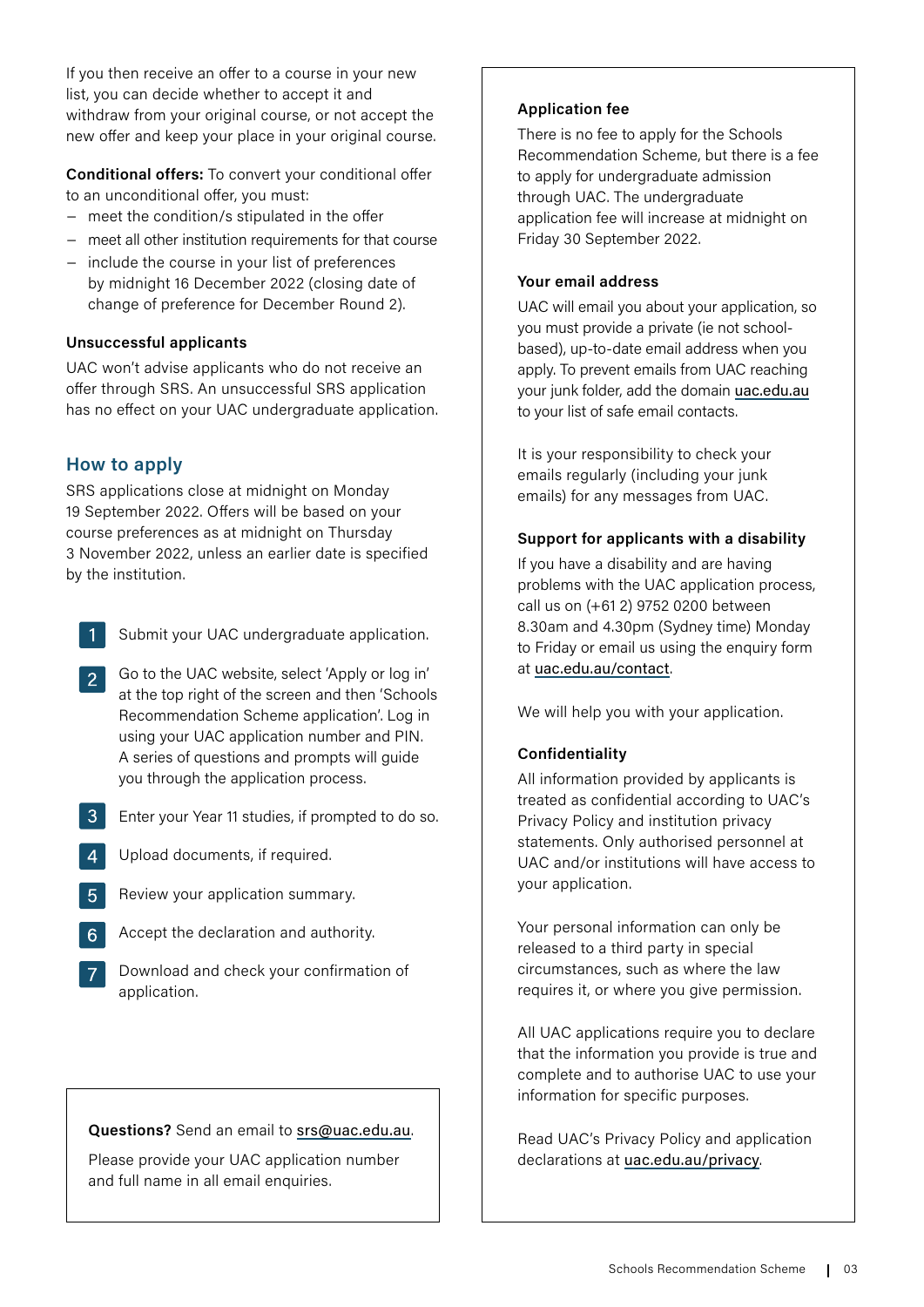### **Participating institutions: 2022 to 2023**

|                                                | <b>Equity</b><br><b>Scholarships</b> | <b>Educational</b><br><b>Access Scheme</b> | <b>Schools Recommendation</b><br><b>Scheme</b> |
|------------------------------------------------|--------------------------------------|--------------------------------------------|------------------------------------------------|
| AIE Institute                                  |                                      |                                            |                                                |
| Australian Catholic University                 | $\checkmark$                         | $\checkmark$                               | $\checkmark$                                   |
| Australian College of Applied Professions      |                                      |                                            |                                                |
| Australian College of Physical Education       |                                      | $\checkmark$                               | $\checkmark$                                   |
| Australian National University                 | $\checkmark$                         | $\checkmark$                               |                                                |
| <b>Charles Darwin University</b>               |                                      |                                            |                                                |
| <b>Charles Sturt University</b>                | $\checkmark$                         | $\checkmark$                               | $\checkmark$                                   |
| CQUniversity                                   |                                      | $\checkmark$                               |                                                |
| <b>Griffith University</b>                     |                                      | $\checkmark$                               |                                                |
| International College of Management,<br>Sydney | $\checkmark$                         | $\checkmark$                               | $\checkmark$                                   |
| La Trobe University                            |                                      | $\checkmark$                               |                                                |
| Macquarie University                           | $\checkmark$                         | $\checkmark$                               | $\checkmark$                                   |
| MIT Sydney                                     |                                      |                                            |                                                |
| National Art School                            |                                      |                                            | $\checkmark$                                   |
| <b>SAE Creative Media Institute</b>            |                                      |                                            | $\checkmark$                                   |
| <b>SIBT</b>                                    |                                      |                                            |                                                |
| Southern Cross University                      | $\checkmark$                         | $\checkmark$                               |                                                |
| Torrens University Australia                   | $\checkmark$                         | $\checkmark$                               | $\checkmark$                                   |
| University of Canberra                         |                                      | $\checkmark$                               | $\checkmark$                                   |
| University of New England                      | $\checkmark$                         | $\checkmark$                               | $\checkmark$                                   |
| University of Newcastle                        | $\checkmark$                         | $\checkmark$                               | $\checkmark$                                   |
| University of Notre Dame Australia             |                                      | $\checkmark$                               | $\checkmark$                                   |
| University of Sydney                           | $\checkmark$                         | $\checkmark$                               | $\checkmark$                                   |
| University of Technology Sydney                | $\checkmark$                         | $\checkmark$                               | $\checkmark$                                   |
| University of Wollongong                       | $\checkmark$                         | $\checkmark$                               |                                                |
| UNSW Canberra at ADFA                          | $\checkmark$                         | $\checkmark$                               |                                                |
| <b>UNSW Sydney</b>                             | $\checkmark$                         | $\checkmark$                               | $\checkmark$                                   |
| Western Sydney University                      | $\checkmark$                         | $\checkmark$                               | $\checkmark$                                   |

Details of participating institutions are correct as at March 2022. Check the UAC website for updates.